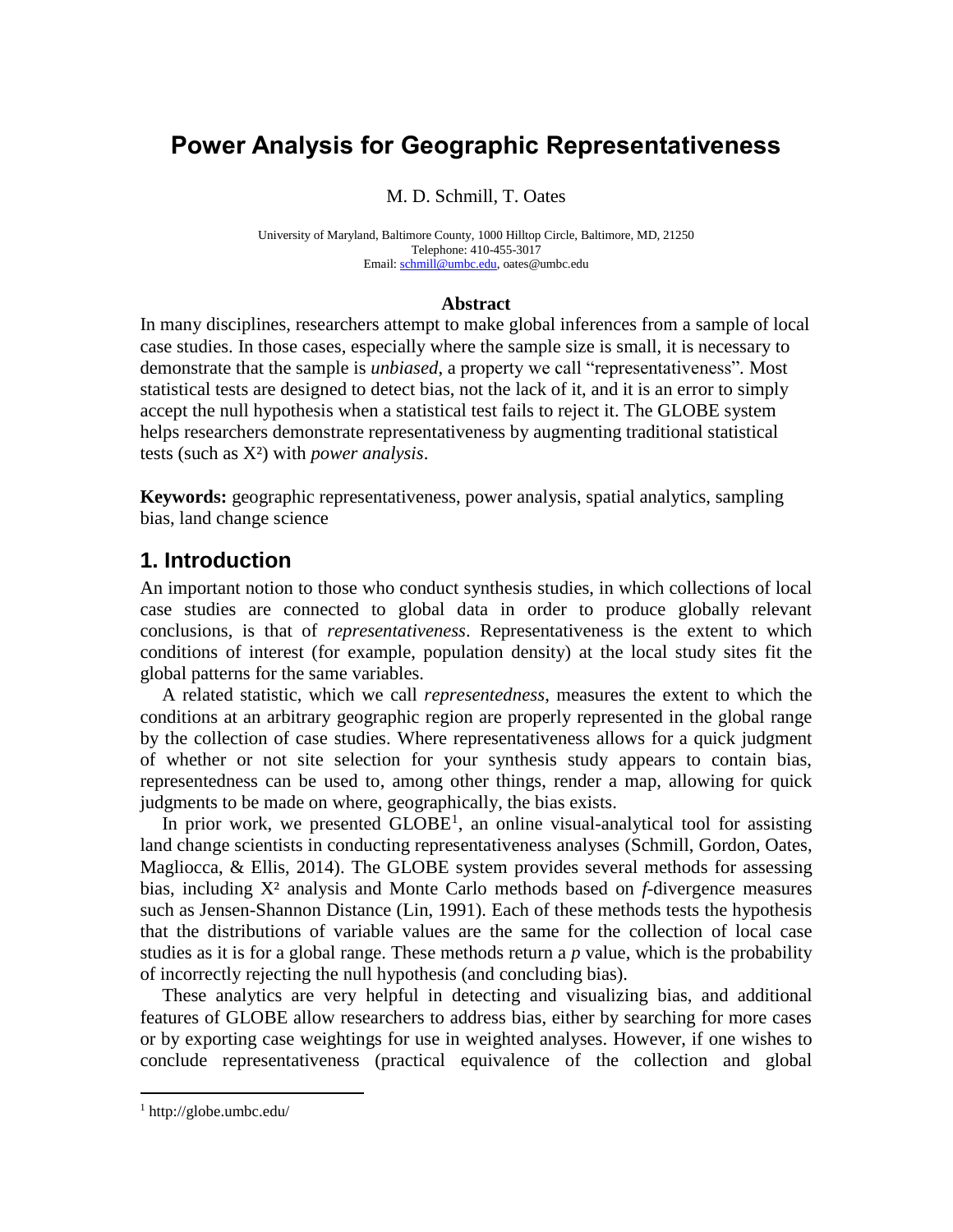distributions), it is a mistake to do so if the test simply fails to conclude bias (Cohen, 1996). This is because the *power* of the test – the probability of correctly rejecting the null hypothesis if it is false – has not been established.

In this paper, we introduce a new GLOBE tool that allows researchers to perform power analysis on case study collections to make a case for representativeness, and how power, like representativeness, can be visualized geographically. We also show how the relationship between sample size and power can be used to illuminate what is required to address tests with weak statistical power.

### **2. Representativeness**

Some background on representativeness analysis is necessary to understand how power analysis will work. While there are a number of ways to implement representativeness, we will focus here on our X²-based method. Suppose the researcher has collected a set of case studies that concentrate on the impact of high agricultural intensity in rice villages. They would like to summarize their findings and substantiate a claim that their findings generalize to all places where rice is cultivated. Now suppose that a paper reviewer criticizes the work, claiming that the sample of cases is biased towards sites that are easy to access.

In this case, a representativeness analysis considers one variable, *accessibility<sup>2</sup>* , over the range of terrestrial Earth where rice cultivation is non-zero. Since  $X<sup>2</sup>$  requires categorical data, the user specifies a mechanism for making accessibility, a continuous variable, discrete. They can choose GLOBE's recommendation, or use their own. They might choose cut-off points for three categories: low, medium, and high, where "high" indicates that the site is very accessible. The representativeness analysis will compute the multinomial distribution of the accessibility categories for the case collection and compare it to the distribution of GLOBE land units meeting the criterion of non-zero rice cultivation.

Pearson's X² test can compute from these two distributions a *p* value that can be used to make a judgment of bias. It, however, does not consider *where* the bias lies. For this, we use a related measure which we call r*epresentedness*, which re-imagines the 3 category multinomial as a series of three 2-category binomials, each being assessed using X² and the probability of a single category versus "everything else". With representedness, the researcher can zero in on where the bias lies, both in variable space and geographically, by rendering a map. If the  $X^2$  test for the "high" accessibility range shows a significant difference, the criticism is confirmed, and the author needs to address the bias.

When bias is not detected, however, the researcher has more work to do. They must further demonstrate that the lack of bias is not due to a weak test or insufficient data.

### **3. Power Analysis**

 $\overline{a}$ 

The primary result provided by a classical statistical test like  $X<sup>2</sup>$  or a Monte Carlo analysis is the probability of a type I error, denoted  $\alpha$  – the probability of incorrectly rejecting the null hypothesis *H<sup>0</sup>* (thereby incorrectly accepting the alternative hypothesis).

 $2^2$  Measured as the distance in km to the nearest city (Nelson, 2008).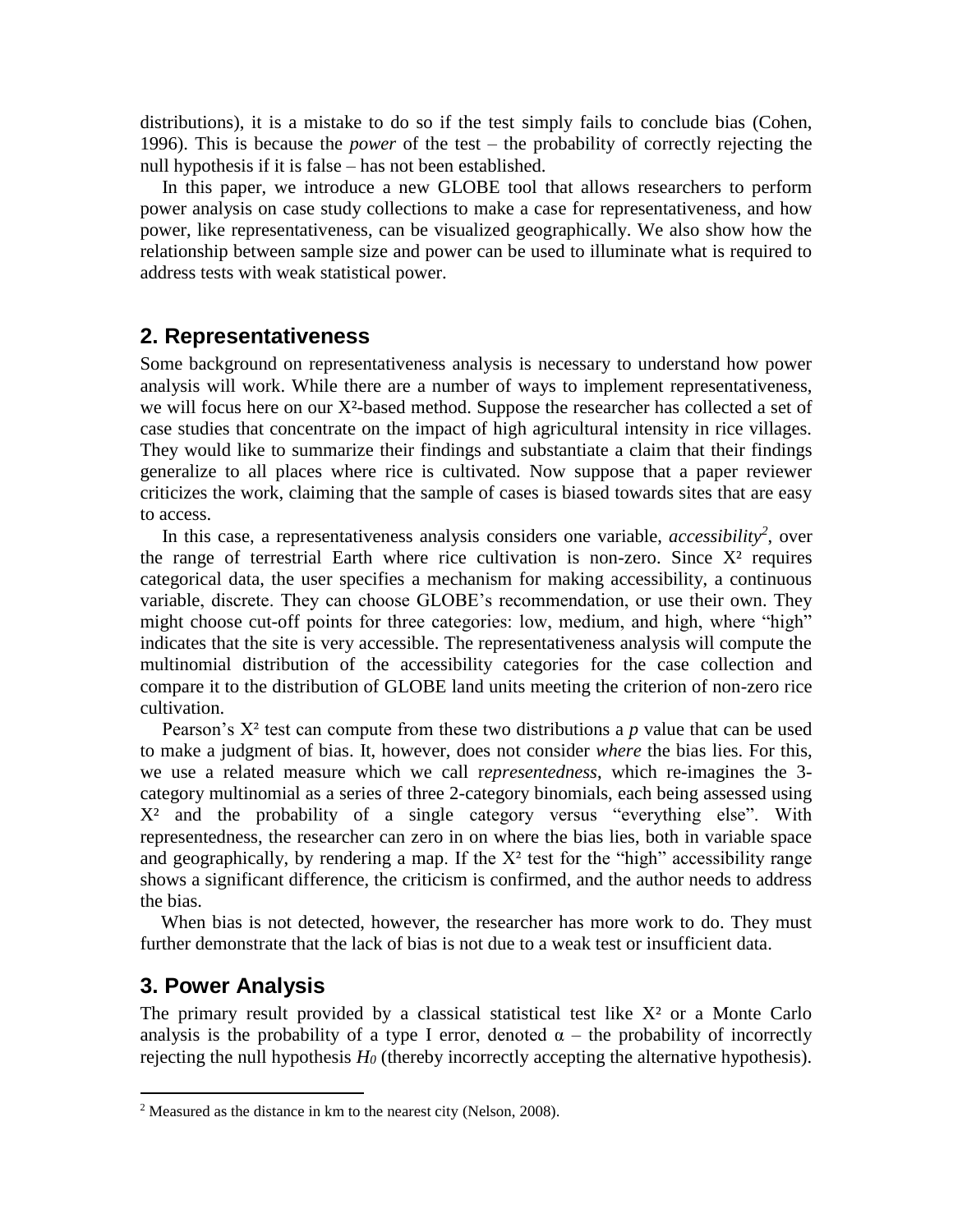A type II error occurs when a test *fails* to reject *H<sup>0</sup>* when an actual difference is present, and its probability is denoted  $\beta$ . The statistical power of a test is equal to (1- $\beta$ ).

Calculating power is not always straightforward, and its value depends on the amount of data, the amount of effect considered significant, and the significance value  $\alpha$ . It is particularly challenging when considering the multinomial case, as it is not sufficient to specify the *amount* of effect (bias), but also *how* the effect is realized in the multinomial. While we have implemented a Monte Carlo method for evaluating power in the multinomial case for various specified effect types, it is not an easy analysis for a user who is not expert in statistics.

For a binomial test of proportions, however, an analytical solution exists and there is only one way to express an effect on the proportion. The formula for 2-sided equality of 2 proportions, is as follows  $(S_., J., \& H., 2007)$ :

$$
1 - \beta = \Phi\left(z - \Phi^{-1}(1 - \frac{\alpha}{2})\right) + \Phi\left(-z - \Phi^{-1}(1 - \frac{\alpha}{2})\right)
$$

Where  $\Phi$  is the standard normal cumulative probability function,  $\Phi^{-1}$  is the standard normal quantile function, and

$$
z = \frac{p - p_0}{\sqrt{\frac{p(1-p)}{n}}}
$$

Here, *p* is the proportion of the category being assessed in the global data,  $p<sub>0</sub>$  is the biased proportion, and *n* is the sample size. The formula can also be solved for *n* to compute the sample size required to achieve a desired power given α.



Figure 1. Screen shots from a GLOBE power analysis of 7 ranges of population density at 157 deforestation study sites. At top is a geographic representation of per-category